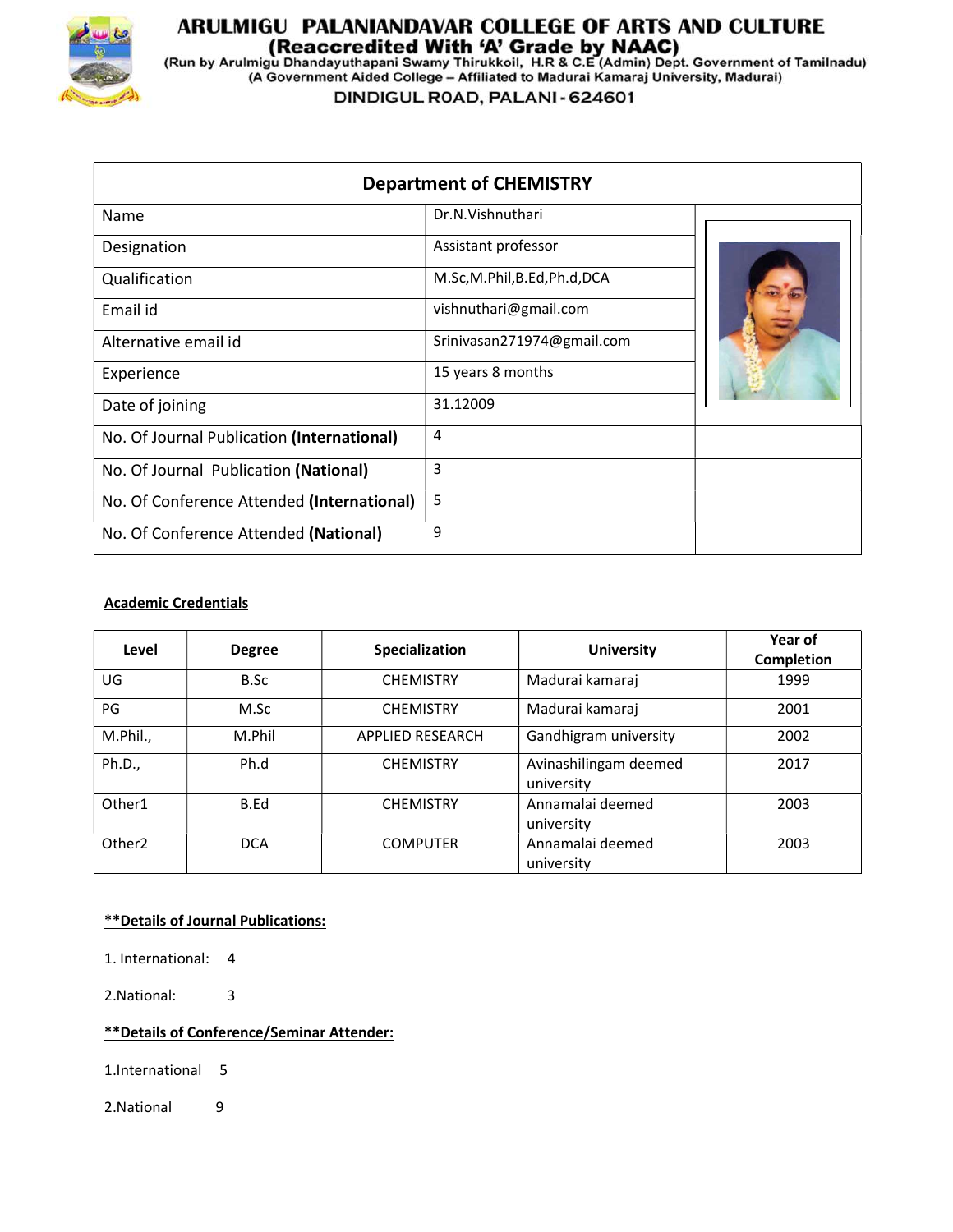## \*\* Attach Separate Sheet

### Seminars, Conferences, Symposia, Workshops etc. Attended/ Presented Paper:

| <b>Date</b>     | Name of the Seminar/<br><b>Conference/ Symposia</b><br>Workshop, etc.                                               | Name of the<br>Sponsoring<br><b>Agency</b> | Place                                                             |
|-----------------|---------------------------------------------------------------------------------------------------------------------|--------------------------------------------|-------------------------------------------------------------------|
| 15,16.3.2012    | <b>National Seminar on "Recent</b><br>trends in chemistry"                                                          | <b>UGC</b>                                 | H.K.R.H.College,Uthm<br>apalayam                                  |
| 23-12-2012.     | <b>International Conference on</b><br>"Environmental pollution"                                                     | Valiya ulaga<br>nala narpani<br>mandram    | Municipal higher<br>secondary school palani                       |
| 2-02-2013       | State level seminar on<br>"Orientation and retraining<br>of teachers"                                               | <b>UGC</b>                                 | Arulmigupalaniandavar<br>college Arts college for<br>women        |
| $1 - 03 - 2013$ | State level seminar on<br>"Recent trends in advanced<br>materials and geo<br>informatics"                           | PGdepartment<br>of physics                 | Arulmigu<br>Palaniandaver College<br>of Arts & Culture,<br>Palani |
| 30-3-2012       | <b>State level seminar on "Bio</b><br>technology and Bio<br>informatics"                                            | <b>UGC</b>                                 | Arulmigupalaniandavar<br>college Arts college for<br>women        |
| 5-6.02-2013     | <b>National seminar on "Basic</b><br>science courses at the<br>undergraduate level"                                 | <b>UGC</b>                                 | Canara First Grade<br>college, Mangalore                          |
| 24-08-2013      | <b>International Conference</b><br>on"Advances in numerical<br>analysis and applied<br>Mathematics"                 | Department of<br>Chemistry                 | Arulmigupalani<br>Andavar Arts Ccollege<br>for Women              |
| 30.01.2014      | <b>State level conference</b><br>on"Novel trends in<br>chemistry"                                                   | Department of<br>Chemistry                 | Arulmigupalani<br><b>Andavar Arts Ccollege</b><br>for Women       |
| 08-03-2014      | <b>International Conference</b><br>on"Global opportunities for<br>recent developments in<br>science and technology" | <b>CSIR</b>                                | Rev.Jacob Memorial<br>Christian<br>College, Ambilikkai            |
| 11-08-2014      | National level seminar on<br>"Recent advances in<br>chemistry"                                                      | <b>UGC</b>                                 | ArulmiguPalani<br>Andavar college of Arts<br>and Culture, Palani  |